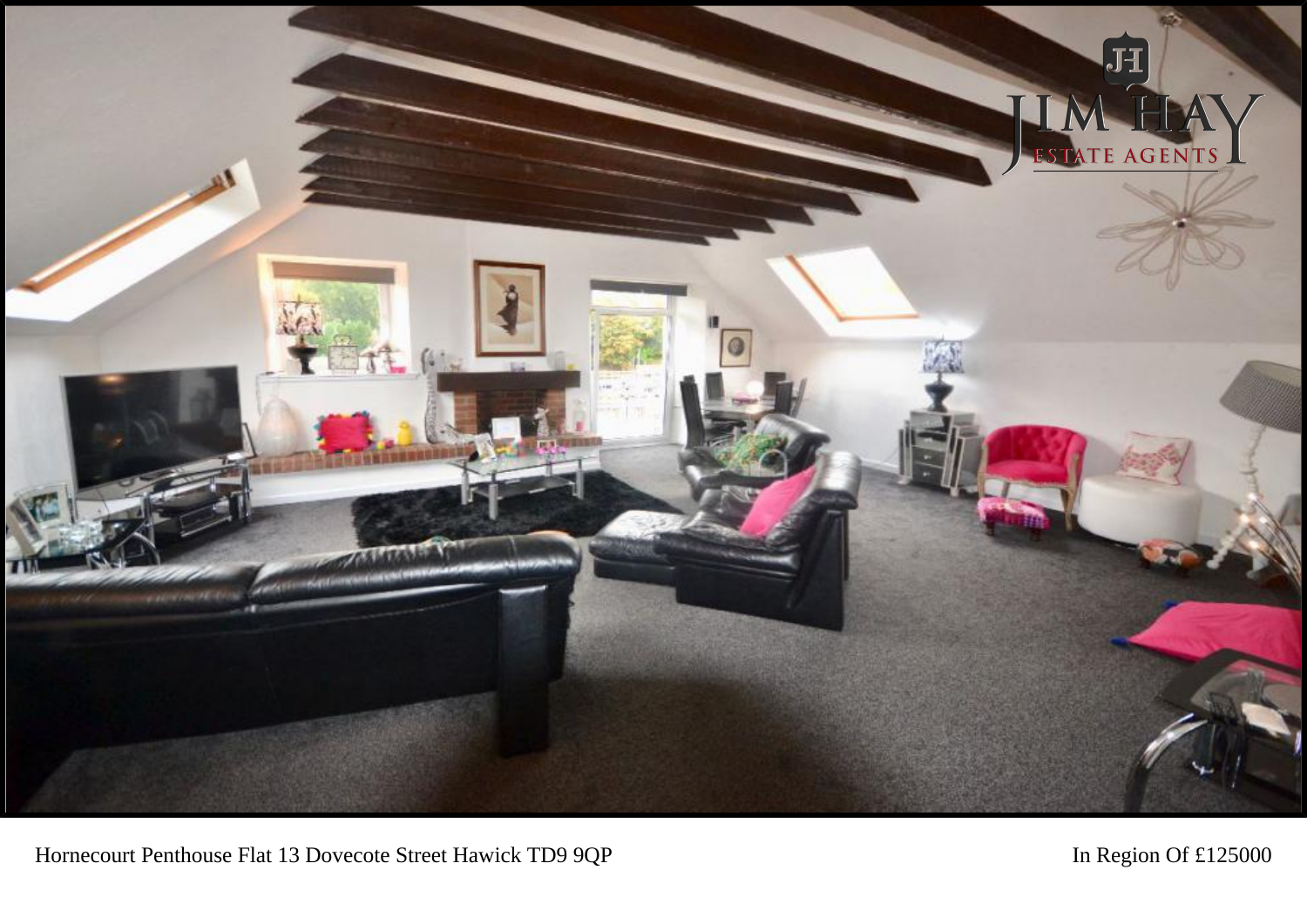## **Hornecourt Penthouse Flat 13 Dovecote Street Hawick TD9 9QP**

Lovely light spacious property, occupying the entire top floor of a former mill, which was converted some 40 years ago to form the current 7 dwelling houses.

Accessed via a secure entry system, Hornecourt, is only a short walk from the town centre and all local amenities. Accommodation comprises; Vestibule, large entrance hallway, really spacious living/dining room, dining kitchen, utility room, master bedroom, en-suite shower room, 2 further bedrooms and a family bathroom. In total around 130SQM of living space.

Benefitting from GCH and DG, the property is presented in excellent order throughout, with new kitchen, bathroom, floor coverings and decor.

The large spacious living room is the main feature of this property, with its original exposed wooden beams and lovely views over the River Teviot and beyond.

Outside there is ample parking nearby and a shared paved drying area and bin storage. The communal close is secure and very well presented. Excellent family accommodation or would suit a couple who like of plenty space, city style living in a town environment, must be viewed to fully appreciate.

## **What we like about this property**

Space, Views, Excellent order, central Location, Secure entry



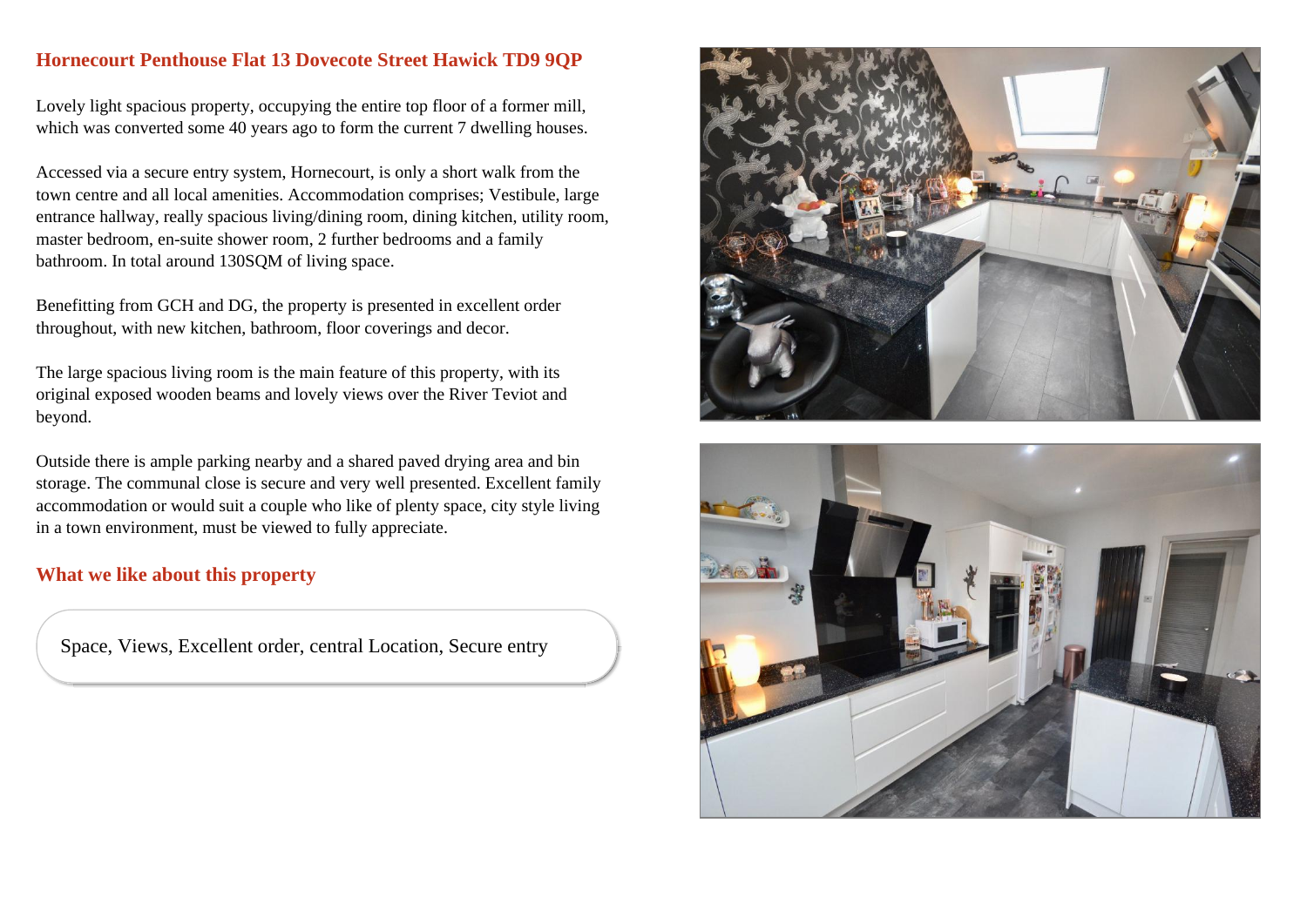